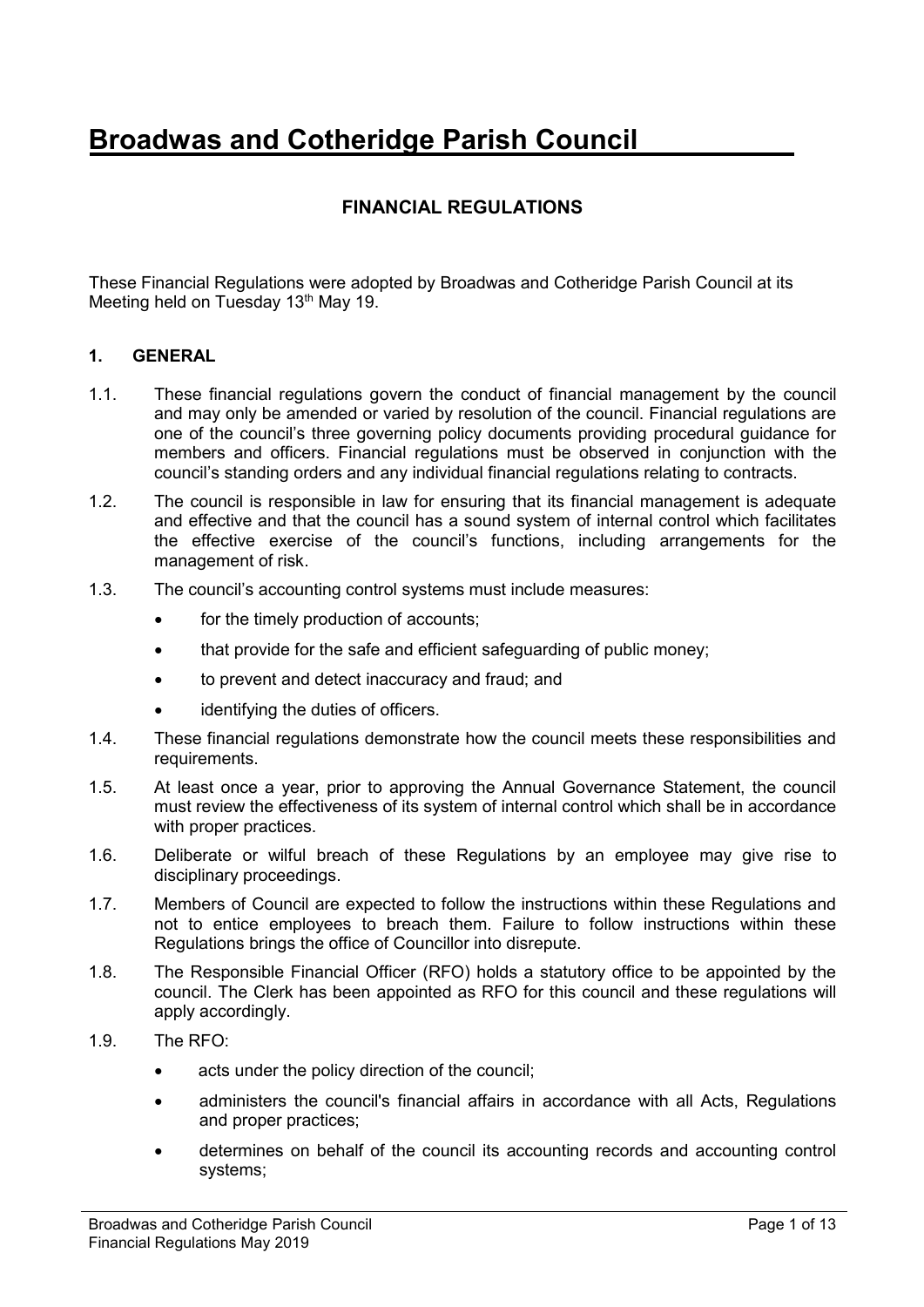- ensures the accounting control systems are observed;
- maintains the accounting records of the council up to date in accordance with proper practices;
- assists the council to secure economy, efficiency and effectiveness in the use of its resources; and
- produces financial management information as required by the council.
- 1.10. The accounting records determined by the RFO shall be sufficient to show and explain the council's transactions and to enable the RFO to ensure that any income and expenditure account and statement of balances, or record of receipts and payments and additional information, as the case may be, or management information prepared for the council from time to time comply with the Accounts and Audit Regulations.
- 1.11. The accounting records determined by the RFO shall in particular contain:
	- entries from day to day of all sums of money received and expended by the council and the matters to which the income and expenditure or receipts and payments account relate;
	- a record of the assets and liabilities of the council; and
	- wherever relevant, a record of the council's income and expenditure in relation to claims made, or to be made, for any contribution, grant or subsidy.
- 1.12. The accounting control systems determined by the RFO shall include:
	- procedures to ensure that the financial transactions of the council are recorded as soon as reasonably practicable and as accurately and reasonably as possible;
	- procedures to enable the prevention and detection of inaccuracies and fraud and the ability to reconstruct any lost records;
	- identification of the duties of officers dealing with financial transactions and division of responsibilities of those officers in relation to significant transactions;
	- procedures to ensure that uncollectable amounts, including any bad debts are not submitted to the council for approval to be written off except with the approval of the RFO and that the approvals are shown in the accounting records; and
	- measures to ensure that risk is properly managed.
- 1.13. The council is not empowered by these Regulations or otherwise to delegate certain specified decisions. In particular any decision regarding:
	- setting the final budget or the precept;
	- approving accounting statements;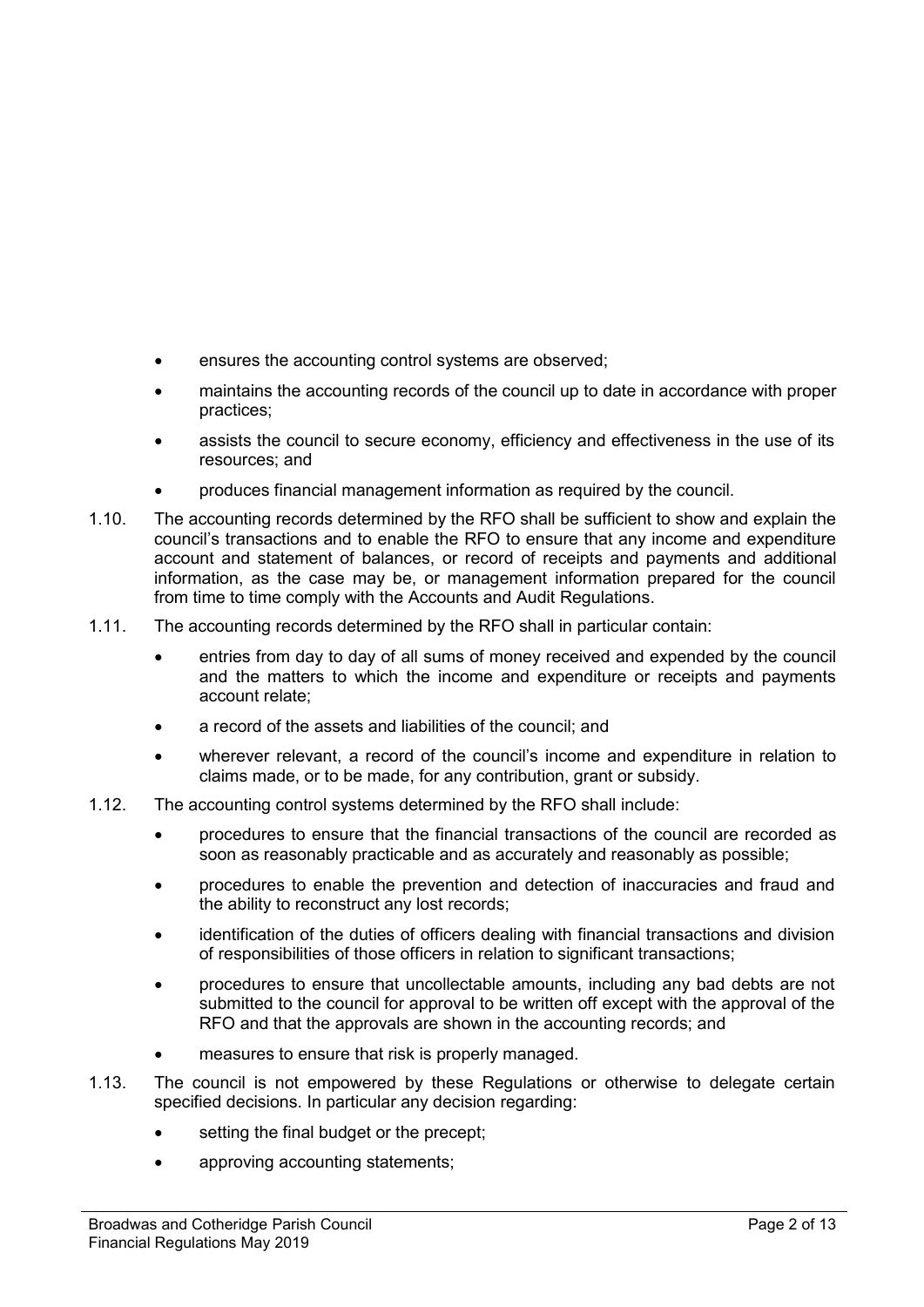- approving an annual governance statement;
- borrowing;
- writing off bad debts;
- declaring eligibility for the General Power of Competence; and
- addressing recommendations in any report from the internal or external auditors,

shall be a matter for the full council only.

- In addition the council must:
	- determine and keep under regular review the bank mandate for all council bank accounts;
	- approve any grant or a single commitment in excess of £500; and
	- in respect of the annual salary for any employee, have regard to recommendations about annual salaries of employees made by the relevant Committee in accordance with its terms of reference.
- In these financial regulations, references to the Accounts and Audit Regulations or 'the regulations' shall mean the regulations issued under the provisions of section 27 of the Audit Commission Act 1998, or any superseding legislation, and then in force unless otherwise specified. In these financial regulations the term 'proper practice' or 'proper practices' shall refer to guidance issued in *Governance and Accountability for Local Councils – a Practitioners' Guide (England)* issued by the Joint Practitioners Advisory Group (JPAG).

# **2. ACCOUNTING AND AUDIT (INTERNAL AND EXTERNAL)**

- 2.1. All accounting procedures and financial records of the council shall be determined by the RFO in accordance with the Accounts and Audit Regulations, appropriate Guidance and proper practices.
- 2.2. At the end of each month, and at each financial year end, at least one member other than the Chairman shall be appointed to verify bank reconciliations (for all accounts) produced by the RFO. Additionally the following checks shall be made on the reconciliation and the cashbook:
	- The opening balance on the bank reconciliation statement is the same as the closing balance from the previous year.
	- The receipts equal the receipts total in the cashbook.
	- The payments equal the payments total in the cashbook.
	- A review is carried out or the receipts and payments to ensure there nothing unusual listed.
	- The bank balance on the bank reconciliation equalt the bank balance on the bank statements as per the date of the bank receonciliation.
	- The bank reconcilitation, the bank statements, and a printed copy of the cash book are sign to show the
- 2.3. The member shall sign the reconciliations, a printed copy of the cash book, and the original bank statements (or similar document) as evidence of verification. This activity shall on conclusion be reported, including any exceptions, to and noted by the council.
- 2.4. The RFO shall complete the annual statement of accounts, annual report, and any related documents of the council contained in the Annual Return (as specified in proper practices)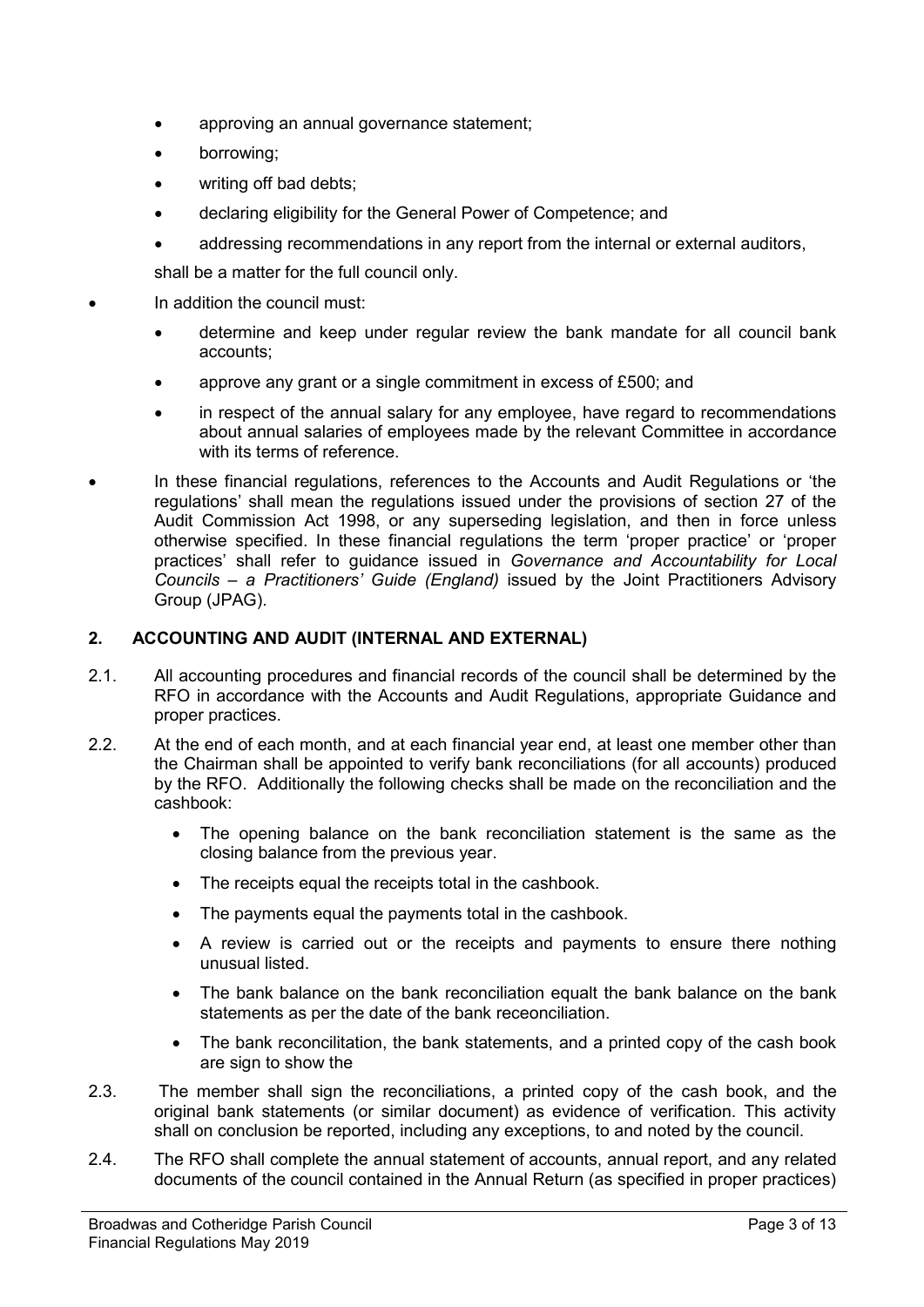as soon as practicable after the end of the financial year and having certified the accounts shall submit them and report thereon to the council within the timescales set by the Accounts and Audit Regulations.

- 2.5. The council shall ensure that there is an adequate and effective system of internal audit of its accounting records, and of its system of internal control in accordance with proper practices. Any officer or member of the council shall make available such documents and records as appear to the council to be necessary for the purpose of the audit and shall, as directed by the council, supply the RFO, internal auditor, or external auditor with such information and explanation as the council considers necessary for that purpose.
- 2.6. The internal auditor shall be appointed by and shall carry out the work in relation to internal controls required by the council in accordance with proper practices.
- 2.7. The internal auditor shall:
	- be competent and independent of the financial operations of the council;
	- report to council in writing, or in person, on a regular basis with a minimum of one annual written report during each financial year;
	- to demonstrate competence, objectivity and independence, be free from any actual or perceived conflicts of interest, including those arising from family relationships; and
	- have no involvement in the financial decision making, management or control of the council.
- 2.8. Internal or external auditors may not under any circumstances:
	- perform any operational duties for the council;
	- initiate or approve accounting transactions; or
	- direct the activities of any council employee, except to the extent that such employees have been appropriately assigned to assist the internal auditor.
- 2.8. For the avoidance of doubt, in relation to internal audit the terms 'independent' and 'independence' shall have the same meaning as is described in proper practices.
- 2.9. The RFO shall make arrangements for the exercise of electors' rights in relation to the accounts including the opportunity to inspect the accounts, books, and vouchers and display or publish any notices and statements of account required by Audit Commission Act 1998, or any superseding legislation, and the Accounts and Audit Regulations.
- 2.10. The RFO shall, without undue delay, bring to the attention of all councillors any correspondence or report from internal or external auditors.

#### **3. ANNUAL ESTIMATES (BUDGET) AND FORWARD PLANNING**

- 3.1. Each committee (if any) shall review its three year forecast of revenue and capital receipts and payments. Having regard to the forecast, it shall thereafter formulate and submit proposals for the following financial year to the council not later than the end of October each year including any proposals for revising the forecast.
- 3.2. The RFO must each year, by no later than November, prepare detailed estimates of all receipts and payments including the use of reserves and all sources of funding for the following financial year in the form of a budget to be considered by the council.
- 3.3. The council shall consider annual budget proposals in relation to the council's three year forecast of revenue and capital receipts and payments including recommendations for the use of reserves and sources of funding and update the forecast accordingly.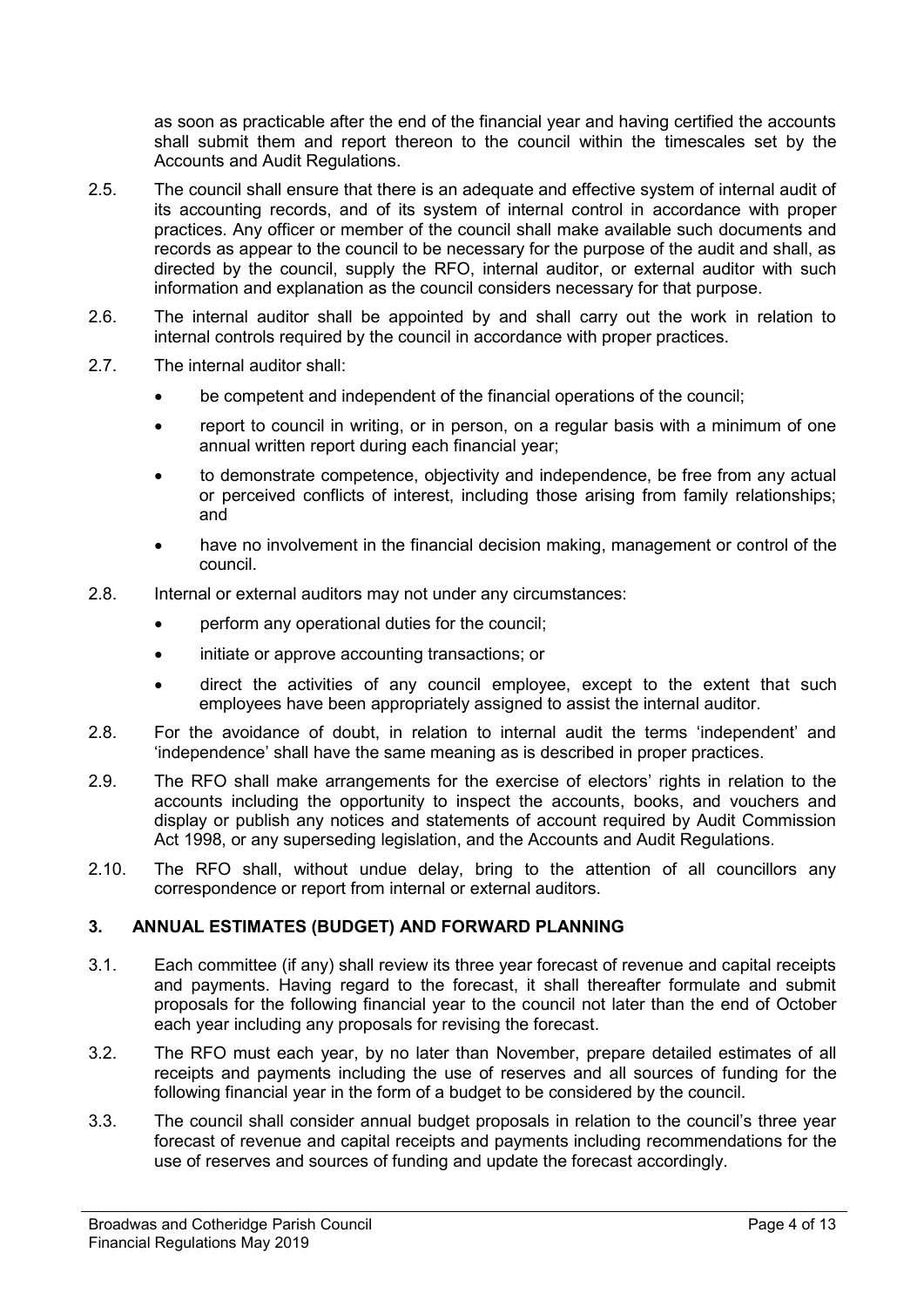- 3.4. The council shall fix the precept, and relevant basic amount of council tax to be levied for the ensuing financial year not later than by the end of January each year. The RFO shall issue the precept to the billing authority and shall supply each member with a copy of the approved annual budget.
- 3.5. The approved annual budget shall form the basis of financial control for the ensuing year.

# **4. BUDGETARY CONTROL AND AUTHORITY TO SPEND**

- 4.1. Expenditure on revenue items may be authorised up to the amounts included for that class of expenditure in the approved budget. This authority is to be determined by:
	- the council for all items over £500:
	- a duly delegated committee of the council for items over £300; or
	- the Clerk, in conjunction with Chairman of Council or Chairman of the appropriate committee, for any items below £300.

Such authority is to be evidenced by a Minute or by an authorisation slip duly signed by the Clerk, and where necessary also by the appropriate Chairman.

Contracts may not be disaggregated to avoid controls imposed by these regulations.

- 4.2. No expenditure may be authorised that will exceed the amount provided in the revenue budget for that class of expenditure other than by resolution of the council, or duly delegated committee. During the budget year and with the approval of council having considered fully the implications for public services, unspent and available amounts may be moved to other budget headings or to an earmarked reserve as appropriate ('virement').
- 4.3. Unspent provisions in the revenue or capital budgets for completed projects shall not be carried forward to a subsequent year.
- 4.4. The salary budgets are to be reviewed at least annually in October for the following financial year and such review shall be evidenced by a hard copy schedule signed by the Clerk and the Chairman of Council or relevant committee. The RFO will inform committees of any changes impacting on their budget requirement for the coming year in good time.
- 4.5. In cases of extreme risk to the delivery of council services, the clerk may authorise revenue expenditure on behalf of the council which in the clerk's judgement it is necessary to carry out. Such expenditure includes repair, replacement or other work, whether or not there is any budgetary provision for the expenditure, subject to a limit of £500. The Clerk shall report such action to the Chairman as soon as possible and to the council as soon as practicable thereafter.
- 4.6. No expenditure shall be authorised in relation to any capital project and no contract entered into or tender accepted involving capital expenditure unless the council is satisfied that the necessary funds are available and the requisite borrowing approval has been obtained.
- 4.7. All capital works shall be administered in accordance with the council's standing orders and financial regulations relating to contracts.
- 4.8. The RFO shall regularly provide the council with a statement of receipts and payments to date under each head of the budgets, comparing actual expenditure to the appropriate date against that planned as shown in the budget. These statements are to be prepared at least at the end of each financial quarter and shall show explanations of material variances. For this purpose "material" shall be in excess of £100 or 15% of the budget.
- 4.9. Changes in earmarked reserves shall be approved by council as part of the budgetary control process.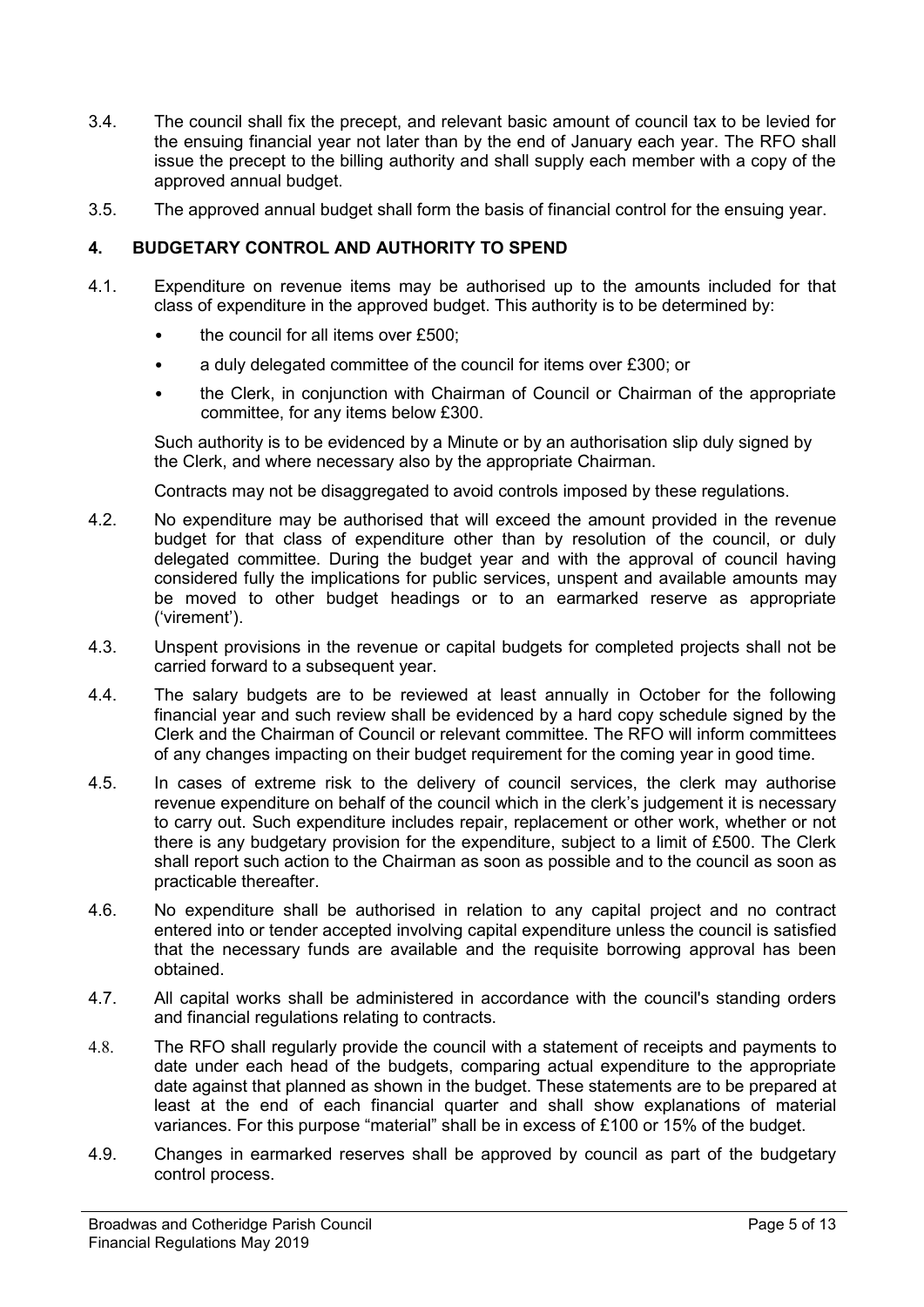## **5. BANKING ARRANGEMENTS AND AUTHORISATION OF PAYMENTS**

- 5.1. The council's banking arrangements, including the bank mandate, shall be made by the RFO and approved by the council; banking arrangements may not be delegated to a committee. They shall be regularly reviewed for safety and efficiency.
- 5.2. The RFO shall prepare a schedule of payments requiring authorisation, forming part of the Agenda for the Meeting and, together with the relevant invoices, present the schedule to council. The council shall review the schedule for compliance and, having satisfied itself shall authorise payment by a resolution of the council. A detailed list of all payments shall be disclosed within the minutes of the meeting at which payment was authorised. Personal payments (including salaries, wages, expenses and any payment made in relation to the termination of a contract of employment) may be summarised to remove public access to any personal information.
- 5.3. All invoices for payment shall be examined, verified and certified by the RFO to confirm that the work, goods or services to which each invoice relates has been received, carried out, examined and represents expenditure previously approved by the council.
- 5.4. The RFO shall examine invoices for arithmetical accuracy and analyse them to the appropriate expenditure heading. The RFO shall take all steps to pay all invoices submitted, and which are in order, at the next available council Meeting.
- 5.5. The Clerk and RFO shall have delegated authority to authorise the payment of items only in the following circumstances:
	- a) If a payment is necessary to avoid a charge to interest under the Late Payment of Commercial Debts (Interest) Act 1998, and the due date for payment is before the next scheduled Meeting of council, where the Clerk and RFO certify that there is no dispute or other reason to delay payment, provided that a list of such payments shall be submitted to the next appropriate meeting of council;
	- b) An expenditure item authorised under 5.6 below (continuing contracts and obligations) provided that a list of such payments shall be submitted to the next appropriate meeting of council; or
	- c) fund transfers within the councils banking arrangements up to the sum of  $£2,000$ , provided that a list of such payments shall be submitted to the next appropriate meeting of council.
- 5.6. For each financial year the Clerk and RFO shall draw up a list of due payments which arise on a regular basis as the result of a continuing contract, statutory duty, or obligation (such as but not exclusively, Salaries, PAYE and NI, Superannuation Fund and regular maintenance contracts and the like for which council may authorise payment for the year provided that the requirements of regulation 4.1 (Budgetary Controls) are adhered to, provided also that a list of such payments shall be submitted to the next appropriate meeting of council.
- 5.7. A record of regular payments made under 5.6 above shall be drawn up and be signed by two members on each and every occasion when payment is authorised - thus controlling the risk of duplicated payments being authorised and / or made.
- 5.8. In respect of grants a duly authorised committee shall approve expenditure within any limits set by council and in accordance with any policy statement approved by council. Any Revenue or Capital Grant in excess of £500 shall before payment, be subject to ratification by resolution of the council.
- 5.9. Members are subject to the Code of Conduct that has been adopted by the council and shall comply with the Code and Standing Orders when a decision to authorise or instruct payment is made in respect of a matter in which they have a disclosable pecuniary or other interest, unless a dispensation has been granted.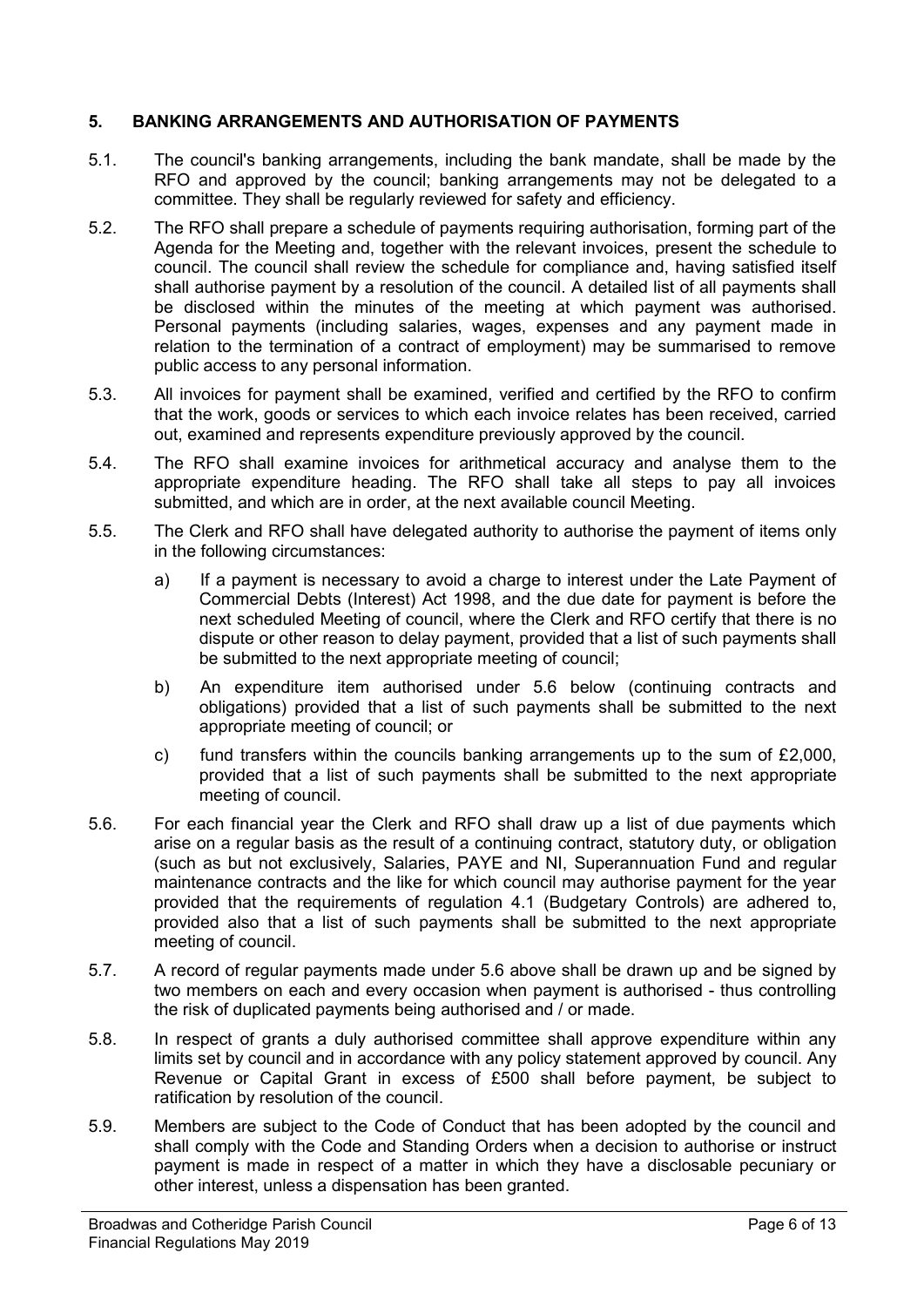- 5.10. The council will aim to rotate the duties of members in these Regulations so that onerous duties are shared out as evenly as possible over time.
- 5.11. Any changes in the recorded details of suppliers, such as bank account records, shall be approved in writing by a Member.

# **6. INSTRUCTIONS FOR THE MAKING OF PAYMENTS**

- 6.1. The council will make safe and efficient arrangements for the making of its payments.
- 6.2. Following authorisation under Financial Regulation 5 above, the council or, if so delegated, the Clerk or RFO shall give instruction that a payment shall be made.
- 6.3. All payments shall be effected by cheque or other instructions to the council's bankers, or otherwise, in accordance with a resolution of Council.
- 6.4. Cheques or orders for payment drawn on the bank account in accordance with the schedule as presented to council or committee shall be signed by two members of council in accordance with a resolution instructing that payment. If a member who is also a bank signatory has declared a disclosable pecuniary interest, or has any other interest, in the matter in respect of which the payment is being made, that Councillor shall be required to consider Standing Orders, and thereby determine whether it is appropriate and / or permissible to be a signatory to the transaction in question.
- 6.5. To indicate agreement of the details shown on the cheque or order for payment with the counterfoil and the invoice or similar documentation, the signatories shall each also initial the cheque counterfoil.
- 6.6. Cheques or orders for payment shall not normally be presented for signature other than at a council (including immediately before or after such a meeting). Any signatures obtained away from such meetings shall be reported to the council at the next convenient meeting.
- 6.7. If thought appropriate by the council, payment for utility supplies (energy, telephone and water) and any National Non-Domestic Rates may be made by variable Direct Debit provided that the instructions are signed by two members and any payments are reported to council as made. The approval of the use of a variable Direct Debit shall be renewed by resolution of the council at least every two years.
- 6.8. If thought appropriate by the council, payment for certain items (principally Salaries) may be made by Banker's Standing Order provided that the instructions are signed, or otherwise evidenced by two members are retained and any payments are reported to council as made. The approval of the use of a Banker's Standing Order shall be renewed by resolution of the council at least every two years.
- 6.9. If thought appropriate by the council, payment for certain items may be made by BACS or CHAPS methods provided that the instructions for each payment are signed, or otherwise evidenced, by two authorised bank signatories are retained and any payments are reported to council as made. The approval of the use of BACS or CHAPS shall be renewed by resolution of the council at least every two years.
- 6.10. If thought appropriate by the council payment for certain items may be made by internet banking transfer provided evidence is retained showing which members approved the payment.
- 6.11. Where a computer requires use of a personal identification number (PIN) or other password(s), for access to the council's records on that computer, a note shall be made of the PIN and Passwords and shall be handed to and retained by the Chairman of Council in a sealed dated envelope. This envelope may not be opened other than in the presence of two other councillors. After the envelope has been opened, in any circumstances, the PIN and / or passwords shall be changed as soon as practicable. The fact that the sealed envelope has been opened, in whatever circumstances, shall be reported to all members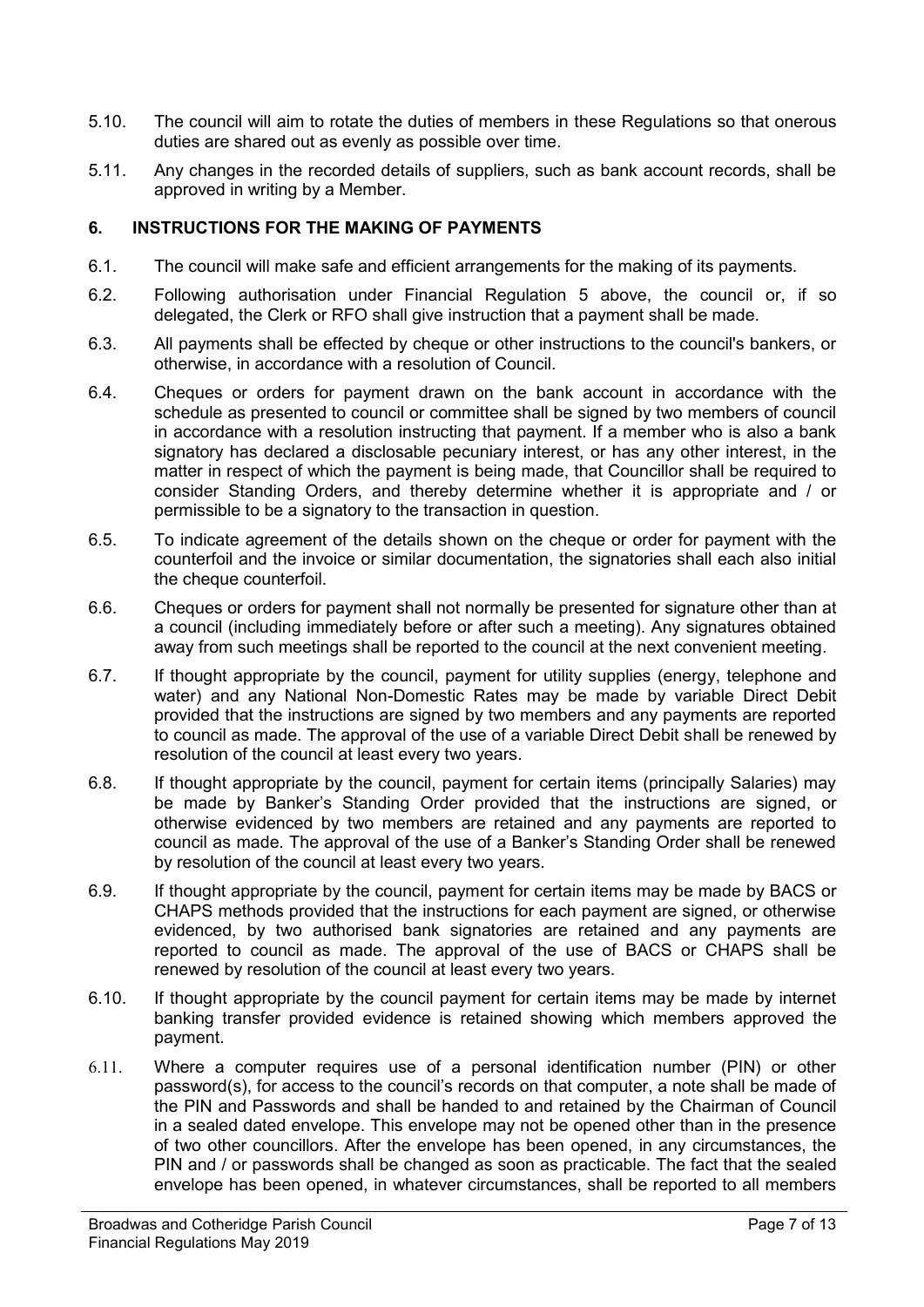immediately and formally to the next available meeting of the council. This will not be required for a member's personal computer used only for remote authorisation of bank payments.

- 6.12. No employee or councillor shall disclose any PIN or password, relevant to the working of the council or its bank accounts, to any person not authorised in writing by the council or a duly delegated committee.
- 6.13. Regular back-up copies of the records on any computer shall be made and shall be stored securely away from the computer in question, and preferably off site.
- 6.14. The council, and any members using computers for the council's financial business, shall ensure that anti-virus, anti-spyware and firewall, software with automatic updates, together with a high level of security, is used.
- 6.15. Where internet banking arrangements are made with any bank, the Clerk shall be appointed as the Service Administrator. The Bank Mandate approved by the council shall identify a number of councillors who will be authorised to approve transactions on those accounts. The bank mandate will state clearly the amounts of payments that can be instructed by the use of the Service Administrator alone, or by the Service Administrator with a stated number of approvals.
- 6.16. Access to any internet banking accounts will be directly to the access page (which may be saved under "favourites"), and not through a search engine or e-mail link. Remembered or saved passwords facilities must not be used on any computer used for council banking work. Breach of this Regulation will be treated as a very serious matter under these regulations.
- 6.17. Changes to account details for suppliers, which are used for internet banking may only be changed on written hard copy notification by the supplier and supported by hard copy authority for change signed by two of the Clerk and a member. A programme of regular checks of standing data with suppliers will be followed.
- 6.18. Any Debit Card issued for use will be specifically restricted to the Clerk and will also be restricted to a single transaction maximum value of £500 unless authorised by council or finance committee in writing before any order is placed.
- 6.19. Any corporate credit card or trade card account opened by the council will be specifically restricted to use by the Clerk [and RFO] and shall be subject to automatic payment in full at each month-end. Personal credit or debit cards of members or staff shall not be used under any circumstances.
- 6.20. The council will not maintain any form of cash float. All cash received must be banked intact. Any payments made in cash by the Clerk (for example for postage or minor stationery items) shall be refunded on a regular basis, at least quarterly.

# **7. PAYMENT OF SALARIES**

- 7.1. As an employer, the council shall make arrangements to meet fully the statutory requirements placed on all employers by PAYE and National Insurance legislation. The payment of all salaries shall be made in accordance with payroll records and the rules of PAYE and National Insurance currently operating, and salary rates shall be as agreed by council, or duly delegated committee.
- 7.2. Payment of salaries and payment of deductions from salary such as may be required to be made for tax, national insurance and pension contributions, or similar statutory or discretionary deductions must be made in accordance with the payroll records and on the appropriate dates stipulated in employment contracts, provided that each payment is reported to the next available council meeting, as set out in these regulations above.
- 7.3. No changes shall be made to any employee's pay, emoluments, or terms and conditions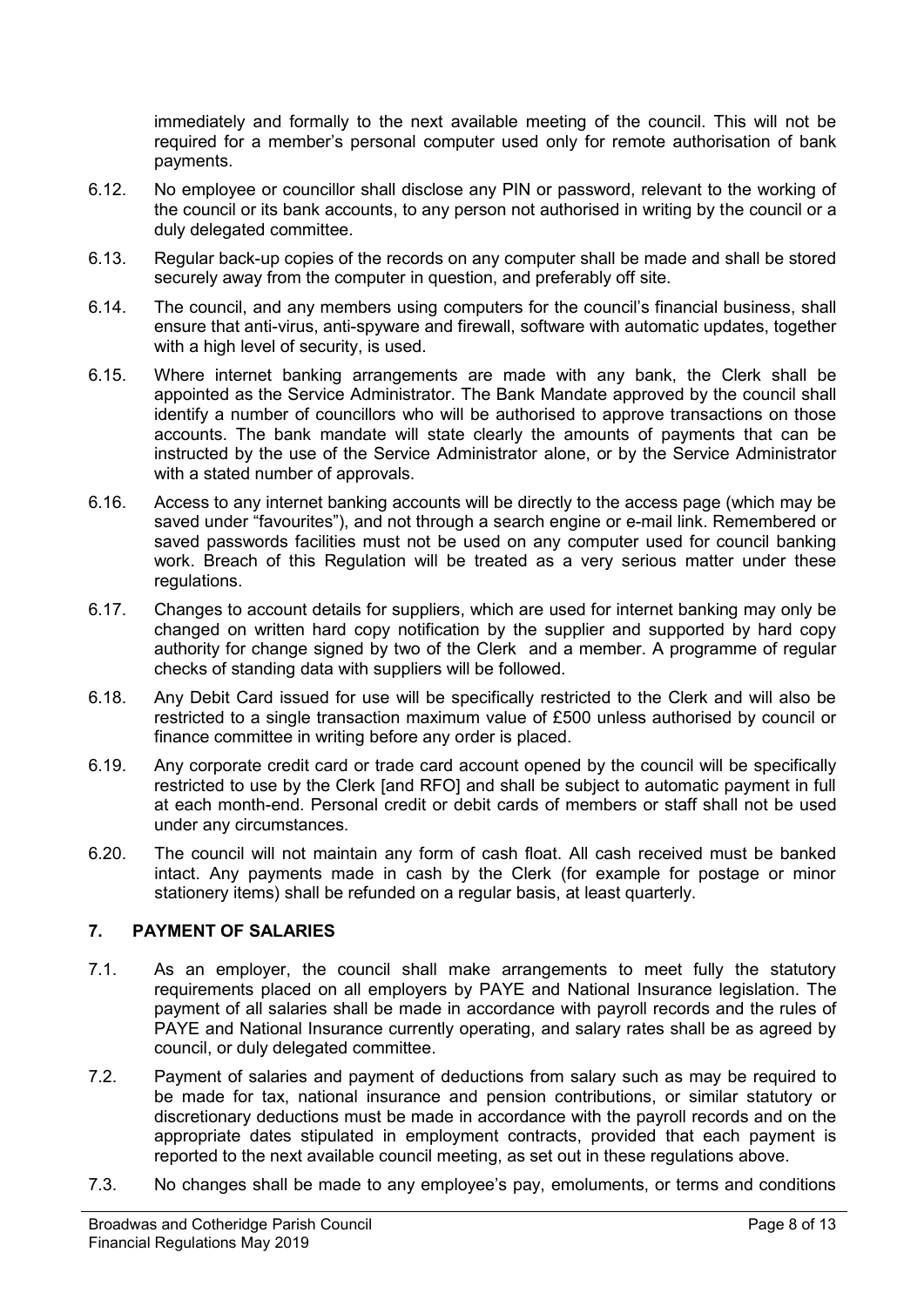of employment without the prior consent of the [council] [relevant committee].

- 7.4. Each and every payment to employees of net salary and to the appropriate creditor of the statutory and discretionary deductions shall be recorded in a separate confidential record (confidential cash book). This confidential record is not open to inspection or review (under the Freedom of Information Act 2000 or otherwise) other than:
	- a) by any councillor who can demonstrate a need to know;
	- b) by the internal auditor;
	- c) by the external auditor; or
	- d) by any person authorised under Audit Commission Act 1998, or any superseding legislation.
- 7.5. The total of such payments in each calendar month shall be reported with all other payments as made as may be required under these Financial Regulations, to ensure that only payments due for the period have actually been paid.
- 7.6. Any termination payments shall be supported by a clear business case and reported to the council. Termination payments shall only be authorised by council.
- 7.7. Before employing interim staff the council must consider a full business case.

#### **8. LOANS AND INVESTMENTS**

- 8.1. All borrowings shall be effected in the name of the council, after obtaining any necessary borrowing approval. Any application for borrowing approval shall be approved by Council as to terms and purpose. The application for Borrowing Approval, and subsequent arrangements for the Loan shall only be approved by full council.
- 8.2. Any financial arrangement which does not require formal Borrowing Approval from the Secretary of State/Welsh Assembly Government (such as Hire Purchase or Leasing of tangible assets) shall be subject to approval by the full council. In each case a report in writing shall be provided to council in respect of value for money for the proposed transaction.
- 8.3. The council will arrange with the council's Banks and Investment providers for the sending of a copy of each statement of account to the Chairman of the council at the same time as one is issued to the Clerk or RFO.
- 8.4. All loans and investments shall be negotiated in the name of the Council and shall be for a set period in accordance with council policy.
- 8.5. The council shall consider the need for an Investment Strategy and Policy which, if drawn up, shall be in accordance with relevant regulations, proper practices and guidance. Any Strategy and Policy shall be reviewed by the council at least annually.
- 8.6. All investments of money under the control of the council shall be in the name of the council.
- 8.7. All investment certificates and other documents relating thereto shall be retained in the custody of the RFO.
- 8.8. Payments in respect of short term or long term investments, including transfers between bank accounts held in the same bank, or branch, shall be made in accordance with Regulation 5 (Authorisation of payments) and Regulation 6 (Instructions for payments).

#### **9. INCOME**

9.1. The collection of all sums due to the council shall be the responsibility of and under the supervision of the RFO.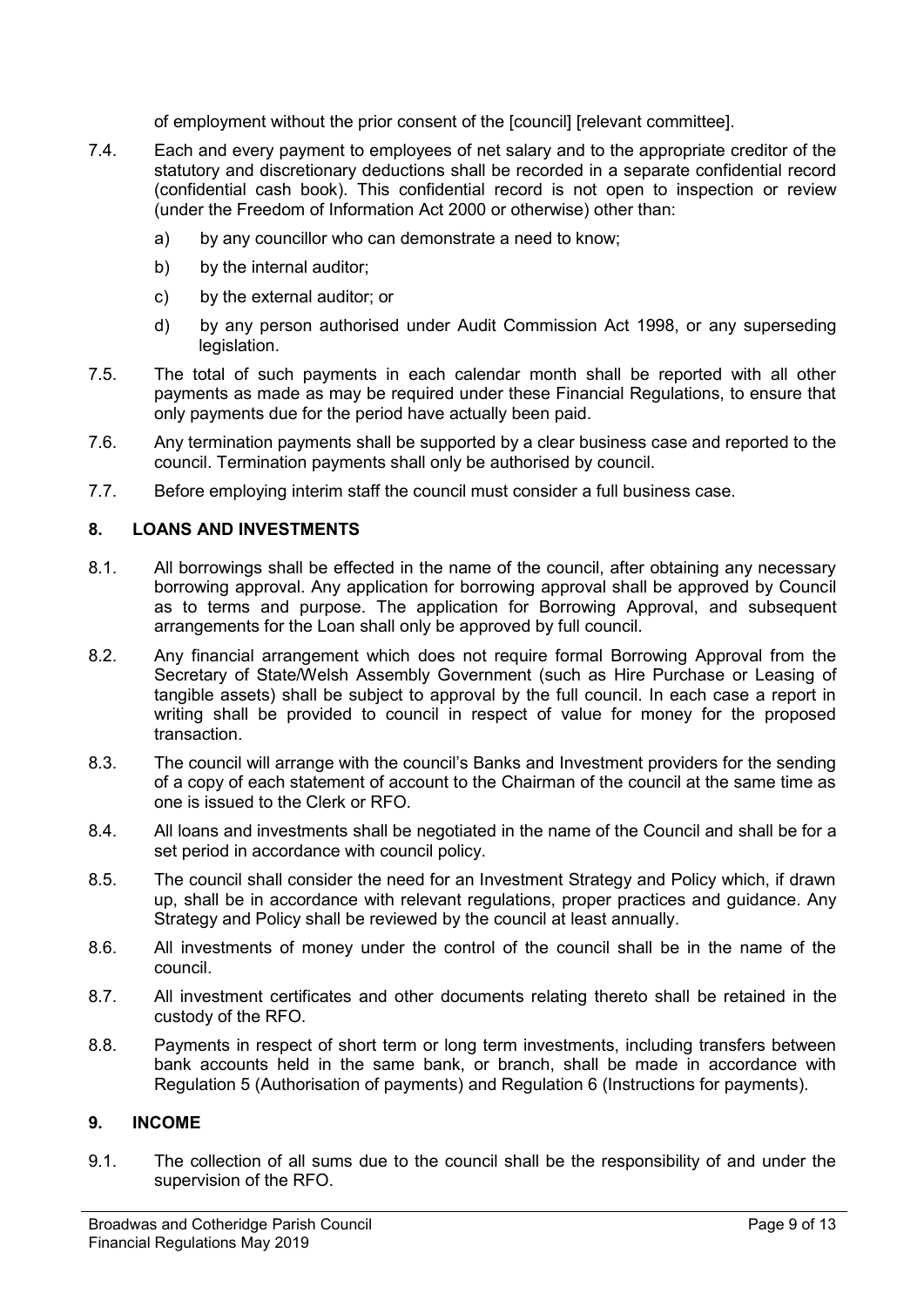- 9.2. Particulars of all charges to be made for work done, services rendered or goods supplied shall be agreed annually by the council, notified to the RFO and the RFO shall be responsible for the collection of all accounts due to the council.
- 9.3. The council will review all fees and charges at least annually, following a report of the Clerk.
- 9.4. Any sums found to be irrecoverable and any bad debts shall be reported to the council and shall be written off in the year.
- 9.5. All sums received on behalf of the council shall be banked intact as directed by the RFO. In all cases, all receipts shall be deposited with the council's bankers with such frequency as the RFO considers necessary.
- 9.6. The origin of each receipt shall be entered on the paying-in slip.
- 9.7. Personal cheques shall not be cashed out of money held on behalf of the council.
- 9.8. The RFO shall promptly complete any VAT Return that is required. Any repayment claim due in accordance with VAT Act 1994 section 33 shall be made at least annually coinciding with the financial year end.
- 9.9. Where any significant sums of cash are regularly received by the council, the RFO shall take such steps as are agreed by the council to ensure that more than one person is present when the cash is counted in the first instance, that there is a reconciliation to some form of control such as ticket issues, and that appropriate care is taken in the security and safety of individuals banking such cash.

#### 9.10.

#### **10. ORDERS FOR WORK, GOODS AND SERVICES**

- 10.1. An official order or letter shall be issued for all work, goods and services unless a formal contract is to be prepared or an official order would be inappropriate. Copies of orders shall be retained.
- 10.2. Order books shall be controlled by the RFO.
- 10.3. All members and Officers are responsible for obtaining value for money at all times. An officer issuing an official order shall ensure as far as reasonable and practicable that the best available terms are obtained in respect of each transaction, usually by obtaining three or more quotations or estimates from appropriate suppliers, subject to any *de minimis* provisions in Regulation 11 (I) below.
- 10.4. A member may not issue an official order or make any contract on behalf of the council.
- 10.5. The RFO shall verify the lawful nature of any proposed purchase before the issue of any order, and in the case of new or infrequent purchases or payments, the RFO shall ensure that the statutory authority shall be reported to the meeting at which the order is approved so that the Minutes can record the power being used.

#### **11. CONTRACTS**

- 11.1. Procedures as to contracts are laid down as follows:
	- a. Every contract shall comply with these financial regulations, and no exceptions shall be made otherwise than in an emergency provided that this regulation need not apply to contracts which relate to items (i) to (vi) below:
		- i. for the supply of gas, electricity, water, sewerage and telephone services;
		- ii. for specialist services such as are provided by solicitors, accountants, surveyors and planning consultants;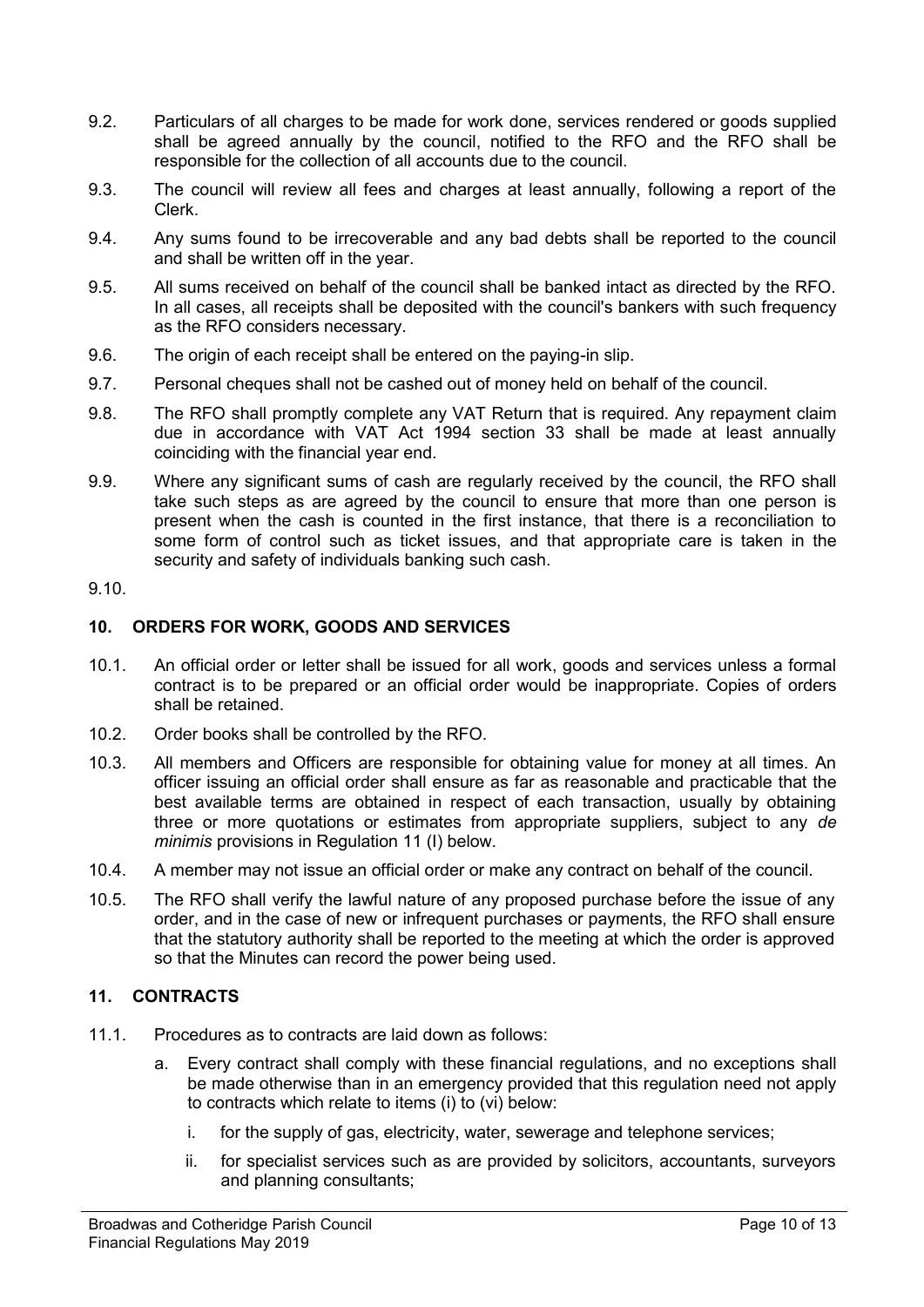- iii. for work to be executed or goods or materials to be supplied which consist of repairs to or parts for existing machinery or equipment or plant;
- iv. for work to be executed or goods or materials to be supplied which constitute an extension of an existing contract by the Council;
- v. for additional audit work of the external Auditor up to an estimated value of £300 (in excess of this sum the Clerk and RFO shall act after consultation with the Chairman and Vice Chairman of council); and
- vi. for goods or materials proposed to be purchased which are proprietary articles and / or are only sold at a fixed price.
- b. Where the council intends to procure or award a public supply contract, public service contract or public works contract as defined by The Public Contracts Regulations 2015 ("the Regulations") which is valued at £25,000 or more, the council shall comply with the relevant requirements of the Regulations $^{\text{1}}$ .
- c. The full requirements of The Regulations, as applicable, shall be followed in respect of the tendering and award of a public supply contract, public service contract or public works contract which exceed thresholds in The Regulations set by the Public Contracts Directive 2014/24/EU (which may change from time to time)<sup>2</sup>.
- d. When applications are made to waive financial regulations relating to contracts to enable a price to be negotiated without competition the reason shall be embodied in a recommendation to the council.
- e. Such invitation to tender shall state the general nature of the intended contract and the Clerk shall obtain the necessary technical assistance to prepare a specification in appropriate cases. The invitation shall in addition state that tenders must be addressed to the Clerk in the ordinary course of post. Each tendering firm shall be supplied with a specifically marked envelope in which the tender is to be sealed and remain sealed until the prescribed date for opening tenders for that contract.
- f. All sealed tenders shall be opened at the same time on the prescribed date by the Clerk in the presence of at least one member of council.
- g. If less than three tenders are received for contracts above £1,000 or if all the tenders are identical the council may make such arrangements as it thinks fit for procuring the goods or materials or executing the works.
- h. Any invitation to tender issued under this regulation shall be subject to Standing Order 30 and shall refer to the terms of the Bribery Act 2010.
- i. When it is to enter into a contract of less than £25,000 in value for the supply of goods or materials or for the execution of works or specialist services other than such goods, materials, works or specialist services as are excepted as set out in paragraph (a) the Clerk or RFO shall obtain 3 quotations (priced descriptions of the proposed supply); where the value is below £1,000 and above £100 the Clerk shall strive to obtain 3 estimates. Otherwise, Regulation 10 (3) above shall apply.
- k. The council shall not be obliged to accept the lowest or any tender, quote or

 $\overline{a}$ 

<sup>&</sup>lt;sup>1</sup> The Regulations require councils to use the Contracts Finder website to advertise contract opportunities, set out the procedures to be followed in awarding new contracts and to publicise the award of new contracts.

<sup>2</sup> Thresholds at the date of adoption are:

a. For public supply and public service contracts 209,000 Euros (£164,176)

b. For public works contracts 5,225,000 Euros (£4,104,394)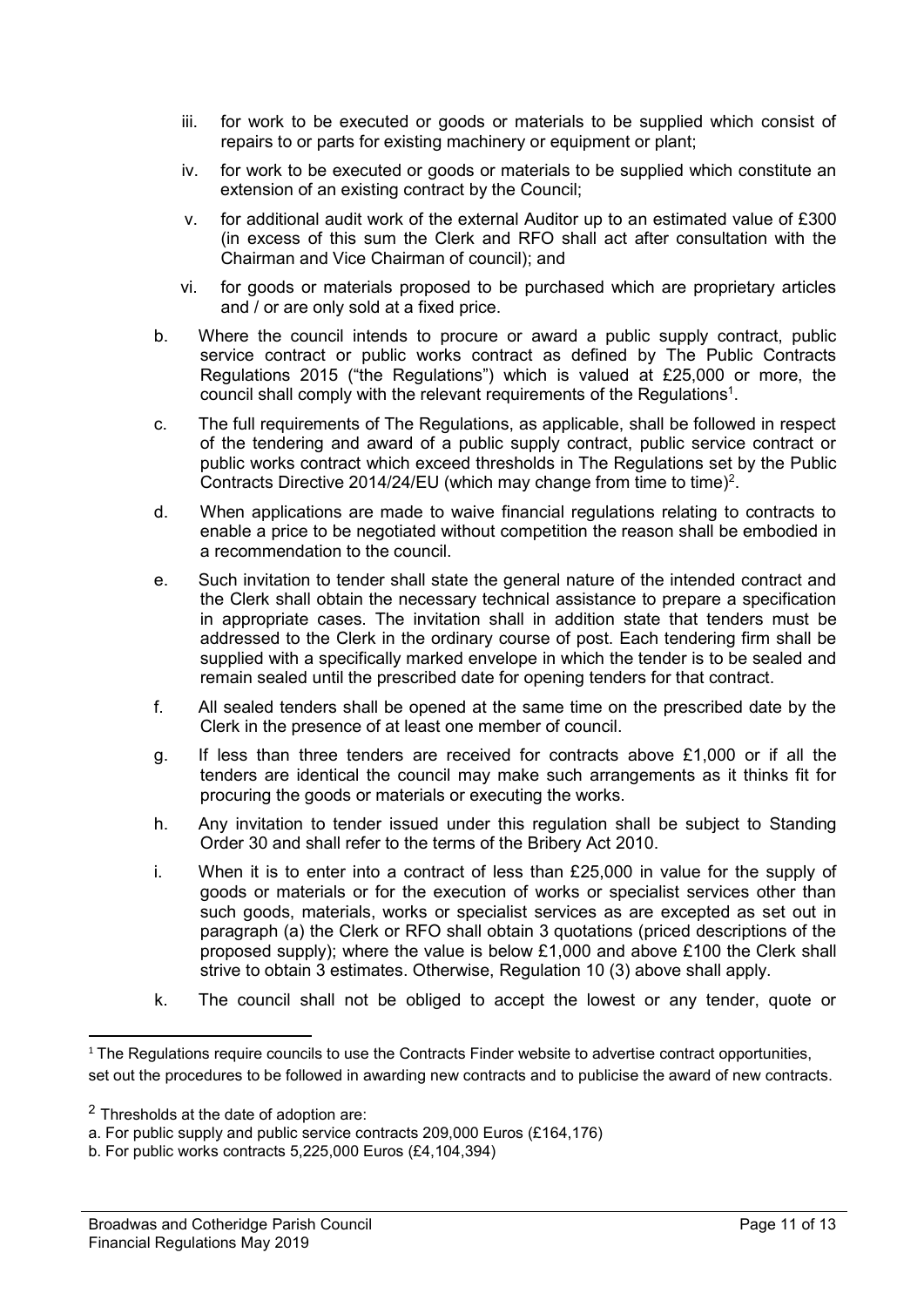estimate.

l. Should it occur that the council does not accept any tender, quote or estimate, the work is not allocated and the council requires further pricing, provided that the specification does not change, no person shall be permitted to submit a later tender, estimate or quote who was present when the original decision making process was being undertaken.

# **12. ASSETS, PROPERTIES AND ESTATES**

- 12.1. The Clerk shall make appropriate arrangements for the custody of all title deeds and Land Registry Certificates of properties held by the council. The RFO shall ensure a record is maintained of all properties held by the council, recording the location, extent, plan, reference, purchase details, nature of the interest, tenancies granted, rents payable and purpose for which held in accordance with Accounts and Audit Regulations.
- 12.2. No tangible moveable property shall be purchased or otherwise acquired, sold, leased or otherwise disposed of, without the authority of the council, together with any other consents required by law, save where the estimated value of any one item of tangible movable property does not exceed £50.
- 12.3. No real property (interests in land) shall be sold, leased or otherwise disposed of without the authority of the council, together with any other consents required by law, In each case a Report in writing shall be provided to council in respect of valuation and surveyed condition of the property (including matters such as planning permissions and covenants) together with a proper business case (including an adequate level of consultation with the electorate).
- 12.4. No real property (interests in land) shall be purchased or acquired without the authority of the full council. In each case a Report in writing shall be provided to council in respect of valuation and surveyed condition of the property (including matters such as planning permissions and covenants) together with a proper business case (including an adequate level of consultation with the electorate).
- 12.5. Subject only to the limit set in Reg. 14.2 above, no tangible moveable property shall be purchased or acquired without the authority of the full council. In each case a Report in writing shall be provided to council with a full business case.
- 12.6. The RFO shall ensure that an appropriate and accurate Register of Assets and Investments is kept up to date. The continued existence of tangible assets shown in the Register shall be verified at least annually, possibly in conjunction with a health and safety inspection of assets.

#### **13. INSURANCE**

- 13.1. Following the annual risk assessment (per Financial Regulation 14), the RFO shall effect all insurances and negotiate all claims on the council's insurers.
- 13.2. The RFO shall keep a record of all insurances effected by the council and the property and risks covered thereby and annually review it.
- 13.3. The RFO shall be notified of any loss liability or damage or of any event likely to lead to a claim, and shall report these to council at the next available meeting.
- 13.4. All appropriate members and employees of the council shall be included in a suitable form of security or fidelity guarantee insurance which shall cover the maximum risk exposure as determined by the council, or duly delegated committee.